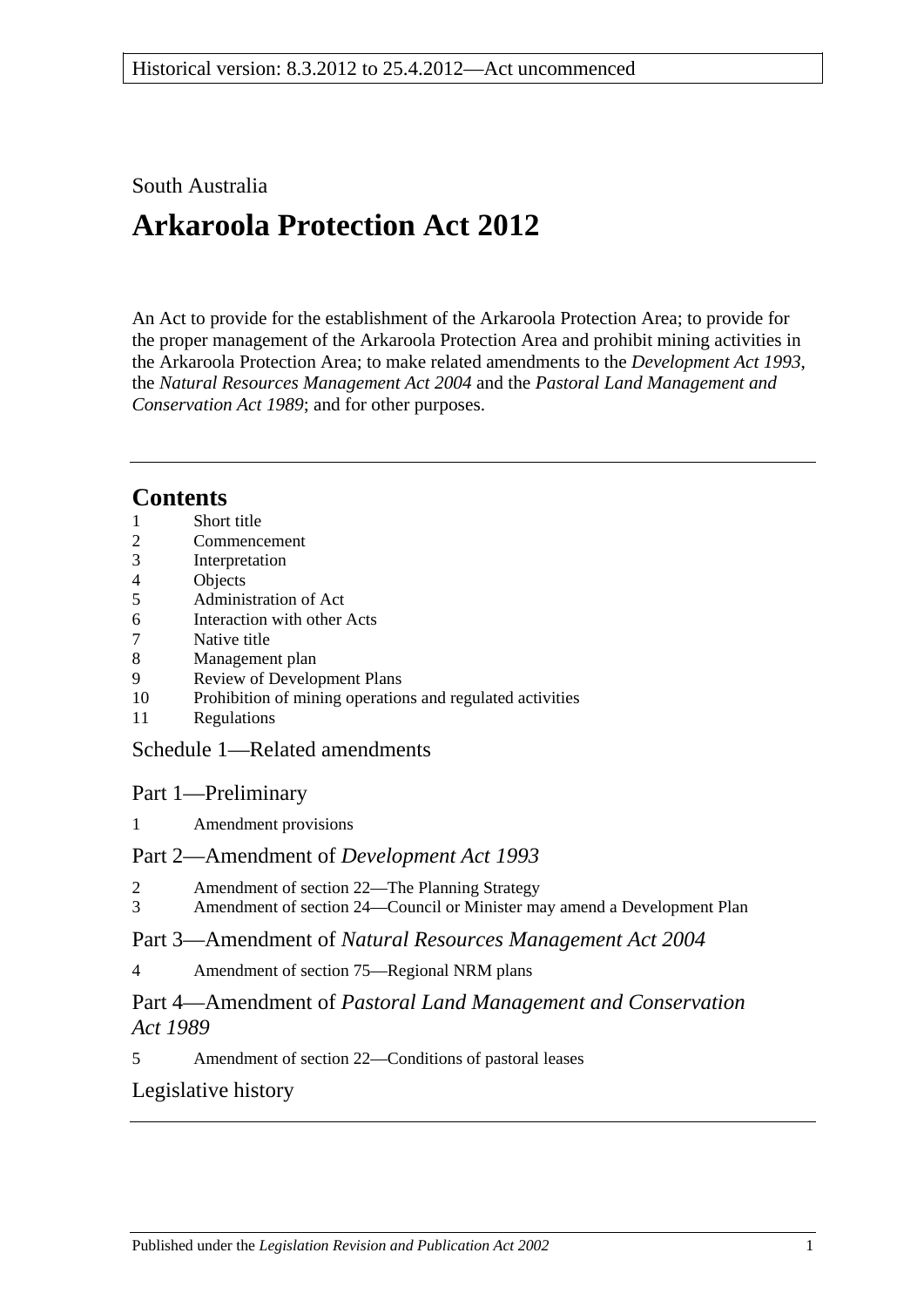#### **The Parliament of South Australia enacts as follows:**

#### <span id="page-1-0"></span>**1—Short title**

This Act may be cited as the *Arkaroola Protection Act 2012*.

#### <span id="page-1-1"></span>**2—Commencement**

This Act will come into operation on a day to be fixed by proclamation.

#### <span id="page-1-2"></span>**3—Interpretation**

In this Act, unless the contrary intention appears—

*Arkaroola Protection Area* means the area delineated in the plan deposited in the General Registry Office at Adelaide as GRO plan number 32/2011 (as that plan exists on 19 October 2011);

*custodian* means a person or body with the care, control and management of land;

*leasehold land* means land subject to a lease under the *[Crown Land Management](http://www.legislation.sa.gov.au/index.aspx?action=legref&type=act&legtitle=Crown%20Land%20Management%20Act%202009)  Act [2009](http://www.legislation.sa.gov.au/index.aspx?action=legref&type=act&legtitle=Crown%20Land%20Management%20Act%202009)* or a pastoral lease;

*mining Act* means—

- (a) the *[Mining Act](http://www.legislation.sa.gov.au/index.aspx?action=legref&type=act&legtitle=Mining%20Act%201971) 1971*; or
- (b) the *[Opal Mining Act](http://www.legislation.sa.gov.au/index.aspx?action=legref&type=act&legtitle=Opal%20Mining%20Act%201995) 1995*; or
- (c) the *[Petroleum and Geothermal Energy Act](http://www.legislation.sa.gov.au/index.aspx?action=legref&type=act&legtitle=Petroleum%20and%20Geothermal%20Energy%20Act%202000) 2000*;

*mining operations* means mining operations within the meaning of the *[Mining](http://www.legislation.sa.gov.au/index.aspx?action=legref&type=act&legtitle=Mining%20Act%201971)  Act [1971](http://www.legislation.sa.gov.au/index.aspx?action=legref&type=act&legtitle=Mining%20Act%201971)* or the *[Opal Mining Act](http://www.legislation.sa.gov.au/index.aspx?action=legref&type=act&legtitle=Opal%20Mining%20Act%201995) 1995*, but does not include operations for the rehabilitation of land or operations that are directly related to operations for the rehabilitation of land;

*native title holder* has the same meaning as in the *[Native Title \(South Australia\)](http://www.legislation.sa.gov.au/index.aspx?action=legref&type=act&legtitle=Native%20Title%20(South%20Australia)%20Act%201994)  Act [1994](http://www.legislation.sa.gov.au/index.aspx?action=legref&type=act&legtitle=Native%20Title%20(South%20Australia)%20Act%201994)*;

*pastoral land* means land subject to a pastoral lease;

*pastoral lease* means a lease under the *[Pastoral Land Management and Conservation](http://www.legislation.sa.gov.au/index.aspx?action=legref&type=act&legtitle=Pastoral%20Land%20Management%20and%20Conservation%20Act%201989)  Act [1989](http://www.legislation.sa.gov.au/index.aspx?action=legref&type=act&legtitle=Pastoral%20Land%20Management%20and%20Conservation%20Act%201989)*;

*regulated activities* has the same meaning as in the *[Petroleum and Geothermal Energy](http://www.legislation.sa.gov.au/index.aspx?action=legref&type=act&legtitle=Petroleum%20and%20Geothermal%20Energy%20Act%202000)  Act [2000](http://www.legislation.sa.gov.au/index.aspx?action=legref&type=act&legtitle=Petroleum%20and%20Geothermal%20Energy%20Act%202000)*;

*rehabilitation* of land includes the filling in or sealing of an excavation (including an open-cut excavation), the reinstatement, levelling, contouring and revegetation of land, and the erection of signs and fences.

#### <span id="page-1-3"></span>**4—Objects**

The objects of this Act are—

- (a) to provide for the conservation of nature in the Arkaroola Protection Area, including the conservation of—
	- (i) habitat, ecosystems and ecosystem processes; and
	- (ii) biological diversity at the community, species and genetic levels; and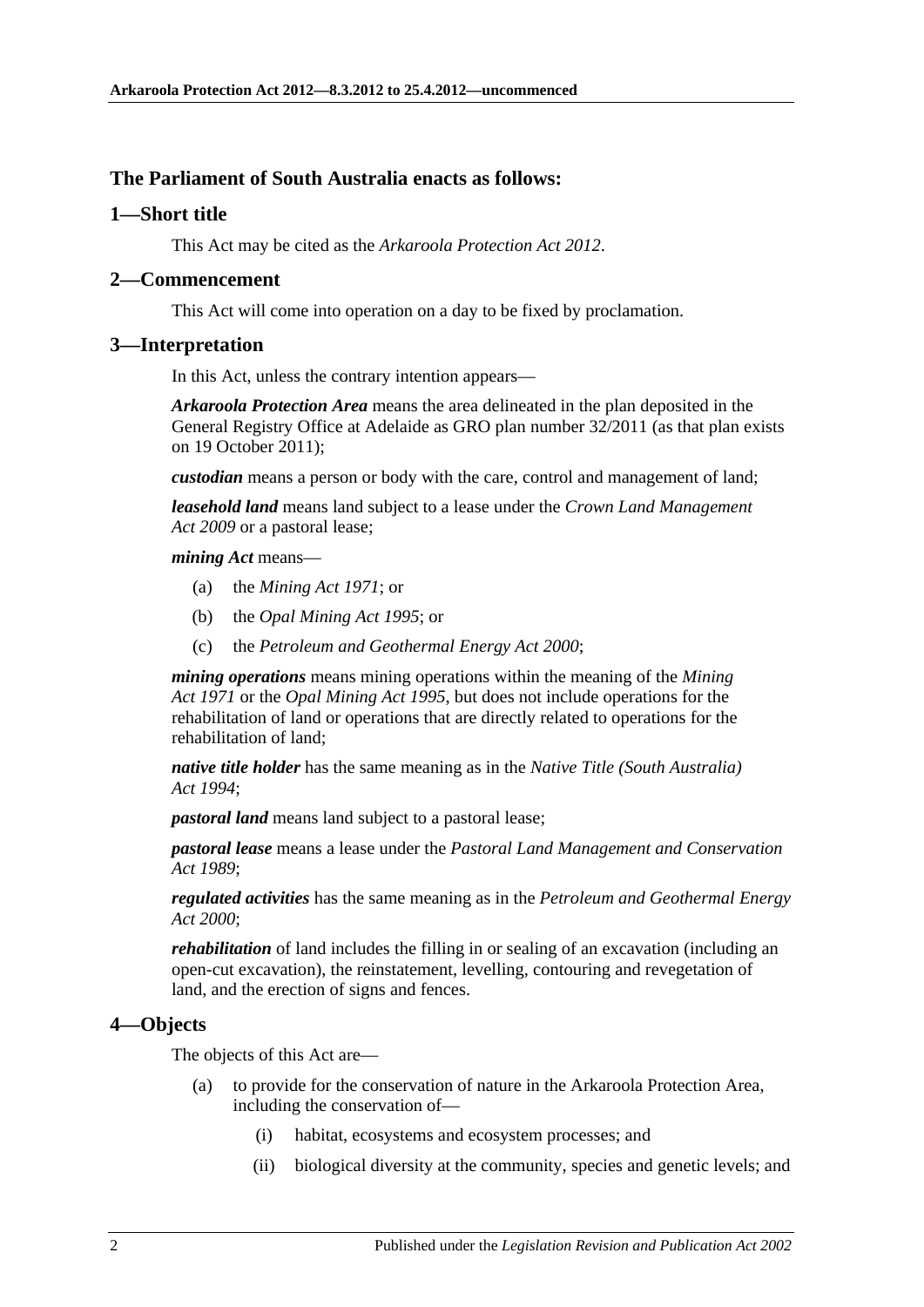- (iii) landforms of significance, including geological features and processes; and
- (iv) landscapes and natural features of significance; and
- (b) to support the conservation of objects, places or features of cultural or spiritual value to the Adnyamathanha people within the Arkaroola Protection Area; and
- (c) to support scientific research and environmental monitoring in the Arkaroola Protection Area (consistently with the preceding objects); and
- (d) to foster public appreciation, understanding and enjoyment of nature and objects, places or features of cultural value in the Arkaroola Protection Area (consistently with the preceding objects); and
- (e) to ensure that—
	- (i) development in the Arkaroola Protection Area; and
	- (ii) the management of pastoral land and other land in the Arkaroola Protection Area,

are consistent with the preceding objects.

#### <span id="page-2-0"></span>**5—Administration of Act**

The administration of this Act must be committed to the Minister administering the *[National Parks and Wildlife Act](http://www.legislation.sa.gov.au/index.aspx?action=legref&type=act&legtitle=National%20Parks%20and%20Wildlife%20Act%201972) 1972*.

#### <span id="page-2-1"></span>**6—Interaction with other Acts**

Except where the contrary intention is expressed in this or any other Act, this Act is in addition to and does not limit or derogate from the provisions of any other Act.

#### <span id="page-2-2"></span>**7—Native title**

Nothing in this Act affects such native title as may exist over, or in relation to, the Arkaroola Protection Area.

#### <span id="page-2-3"></span>**8—Management plan**

- (1) The Minister must, as soon as practicable after the commencement of this section, develop a management plan for the Arkaroola Protection Area.
- (2) The management plan must be consistent with, and seek to further, the objects of this Act.
- <span id="page-2-4"></span>(3) The Minister must, before commencing to develop or to alter the management plan under this section, undertake consultation with persons or bodies who hold interests in the Arkaroola Protection Area in such manner as the Minister thinks fit.
- <span id="page-2-5"></span>(4) In addition to the consultation required under [subsection](#page-2-4) (3), the Minister must also undertake consultation with persons or bodies who hold interests in an area that is adjacent to the Arkaroola Protection Area in such manner as the Minister thinks fit.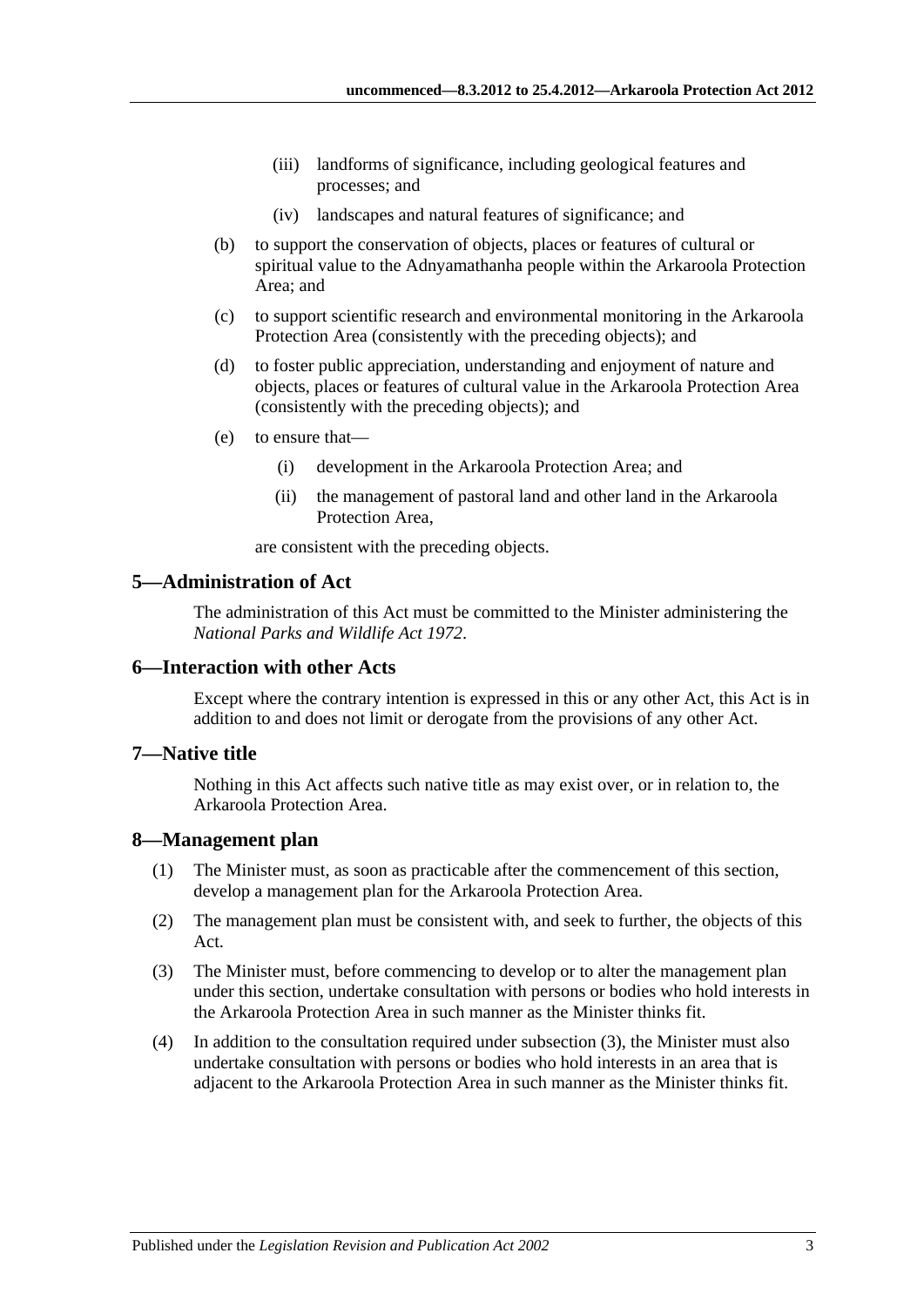- <span id="page-3-0"></span>(5) The Minister must, once a draft of the proposed management plan or a draft of a proposed alteration to the management plan, has been prepared, undertake public consultation (including consultation with persons or bodies referred to in [subsections](#page-2-4) (3) and [\(4\)\)](#page-2-5) in relation to the draft in such manner as the Minister thinks fit.
- (6) Following public consultation under [subsection](#page-3-0) (5), the Minister may adopt the proposed management plan or alteration—
	- (a) without change; or
	- (b) with such changes as the Minister thinks reasonable in view of any representations made in the course of the public consultation (but if it appears to the Minister that the changes are significant or substantial then the Minister must undertake additional consultation with persons or bodies who hold interests in the Arkaroola Protection Area in such manner as the Minister thinks fit before adopting the proposed plan or alteration).
- <span id="page-3-2"></span>(7) The management plan developed under this section, and any alteration to the plan, will have effect from the day on which it is published in the Gazette.
- (8) The management plan under this section is an expression of policy and does not in itself affect rights or liabilities (whether of a substantive, procedural or other nature).
- (9) A person or body involved in the administration of an Act must, in exercising powers and functions in relation to the Arkaroola Protection Area, act consistently with and seek to further the management plan under this section.
- <span id="page-3-1"></span>(10) For the purposes of this section, a person or body holds an interest in the Arkaroola Protection Area, or in an adjacent area (as the case requires), if the person or body is, in relation to any part of the area—
	- (a) a native title holder; or
	- (b) an owner of land; or
	- (c) a lessee of leasehold land; or
	- (d) a holder of a tenement in relation to land; or
	- (e) a custodian of land.
- (11) In addition to the persons or bodies specified in [subsection](#page-3-1) (10), if, in the opinion of the Minister, an Aboriginal person or Aboriginal organisation has a particular interest in the Arkaroola Protection Area, the person or organisation will be taken to hold an interest in the Arkaroola Protection Area for the purposes of this section.
- (12) In this section—

*Aboriginal organisation* means an association, body or group comprised, or substantially comprised, of Aboriginal persons having as its principal objects the furtherance of interests of Aboriginal people.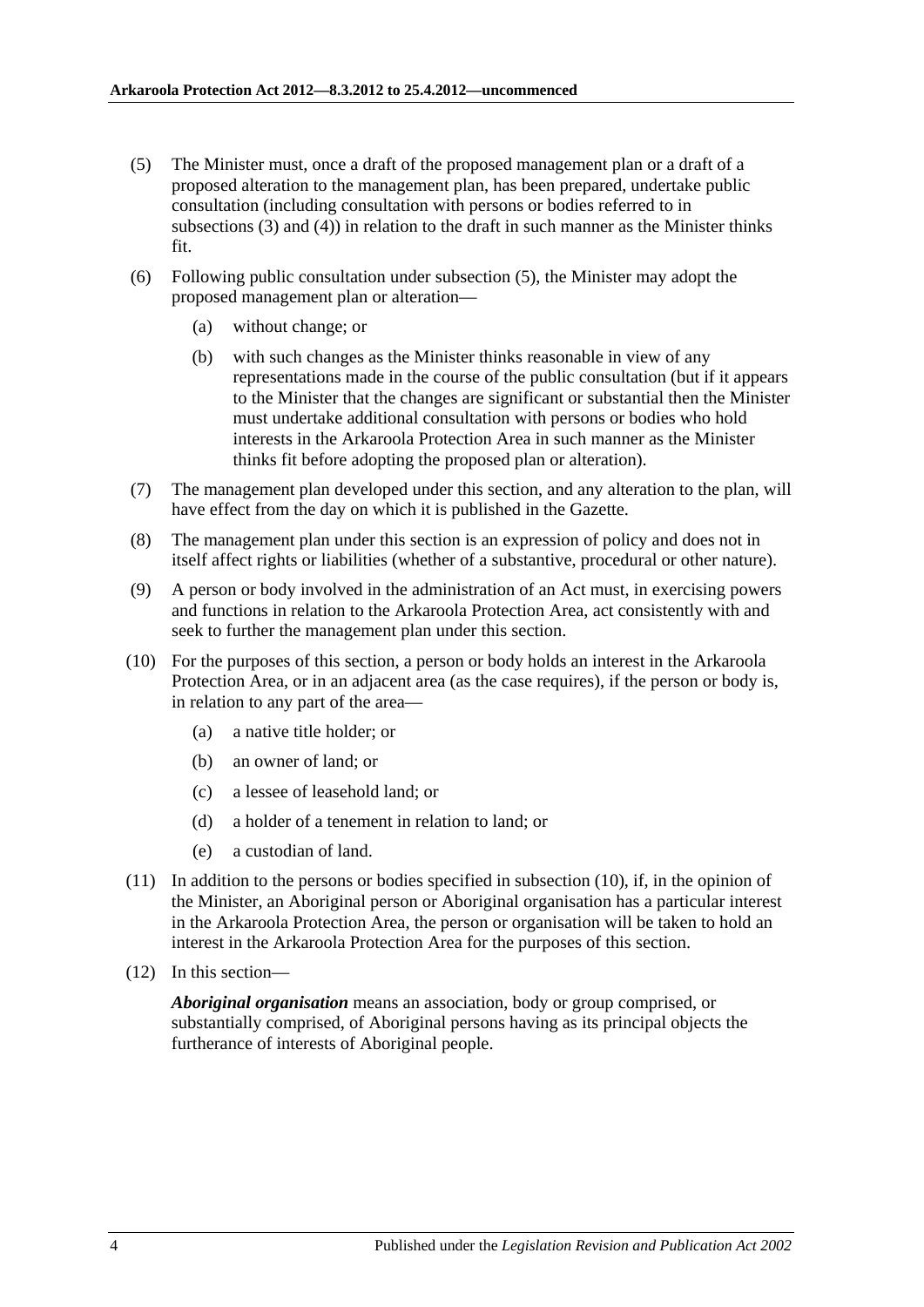#### <span id="page-4-0"></span>**9—Review of Development Plans**

- (1) The Minister responsible for the administration of the *[Development Act](http://www.legislation.sa.gov.au/index.aspx?action=legref&type=act&legtitle=Development%20Act%201993) 1993* must ensure that any Development Plan under that Act that relates to the Arkaroola Protection Area, or a part of the Arkaroola Protection Area, is reviewed within 6 months after the management plan is first published in the Gazette under [section](#page-3-2) 8(7) for the purpose of determining whether any amendments should be made to the Development Plans to promote consistency with the management plan.
- (2) The Minister responsible for the administration of the *[Development Act](http://www.legislation.sa.gov.au/index.aspx?action=legref&type=act&legtitle=Development%20Act%201993) 1993* must consult with, and have regard to, the views of the Minister responsible for the administration of this Act in relation to the reviews conducted under this section.

#### <span id="page-4-3"></span><span id="page-4-1"></span>**10—Prohibition of mining operations and regulated activities**

- (1) After the commencement of this section, rights to undertake mining operations or regulated activities cannot be acquired or exercised pursuant to a mining Act in respect of land within the Arkaroola Protection Area.
- (2) [Subsection](#page-4-3) (1) has effect despite the provisions of any other Act.
- (3) However, nothing in this Act affects the rights of an adjacent tenement holder in respect of any land comprised in the tenement that is outside the Arkaroola Protection Area.

#### <span id="page-4-2"></span>**11—Regulations**

- (1) The Governor may make such regulations as are contemplated by, or necessary or expedient for the purposes of, this Act.
- (2) The regulations may—
	- (a) prohibit or restrict the undertaking of a specified activity, or an activity of a specified class, within the Arkaroola Protection Area or a specified part of the Arkaroola Protection Area (despite any other Act or law);
	- (b) provide that a person undertaking a specified activity, or an activity of a specified class, or proposing to undertake a specified activity, or an activity of a specified class, within the Arkaroola Protection Area or a specified part of the Arkaroola Protection Area comply with any prescribed requirement or condition (despite any other Act or law);
	- (c) prescribe fines (not exceeding \$10 000) for offences against the regulations;
	- (d) provide for facilitation of proof of the commission of offences against the regulations.
- (3) The regulations may—
	- (a) be of general application or vary in their application according to prescribed factors;
	- (b) provide that a matter or thing in respect of which regulations may be made is to be determined according to the discretion of the Minister or any other person or body.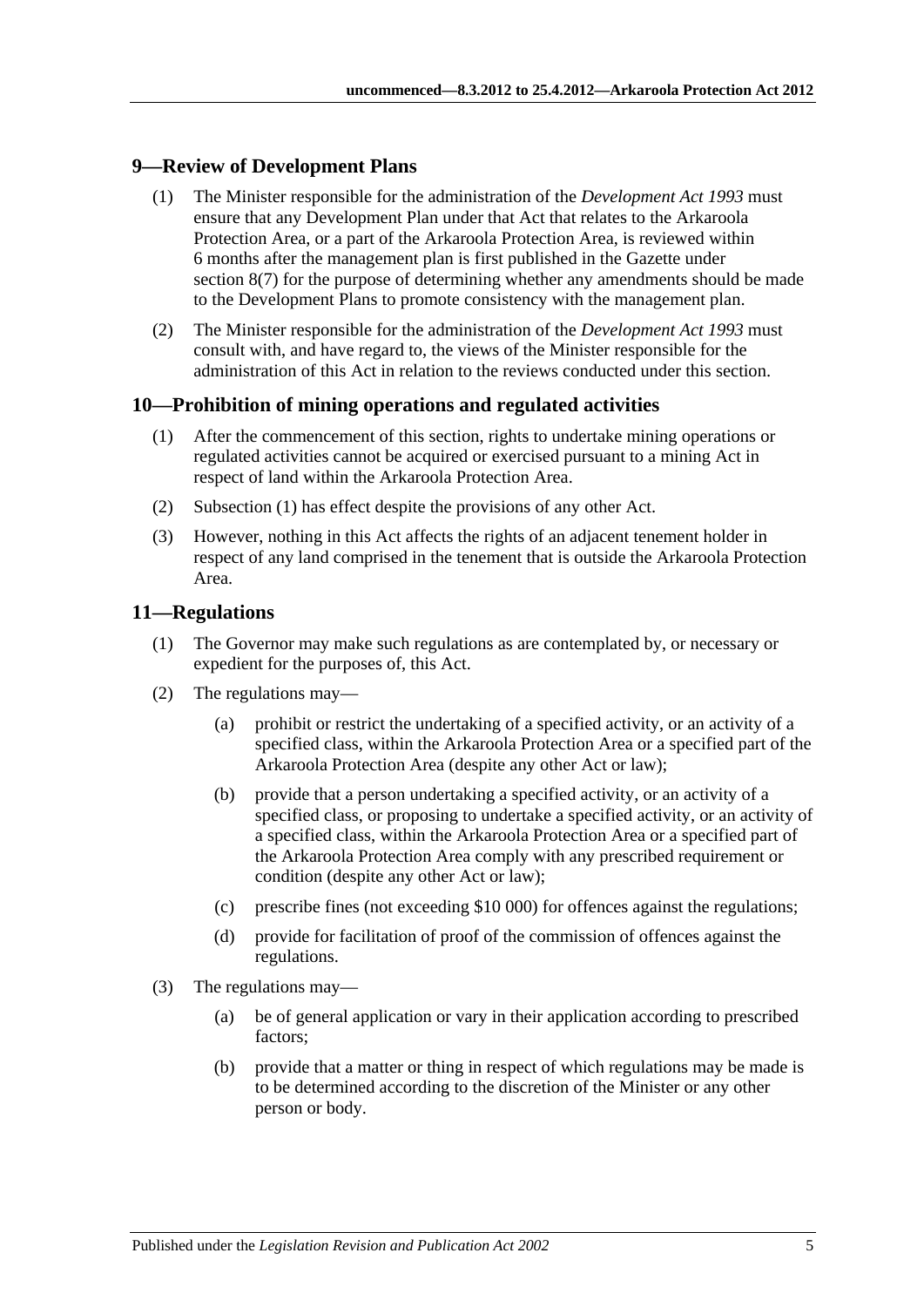# <span id="page-5-0"></span>**Schedule 1—Related amendments**

# **Part 1—Preliminary**

### <span id="page-5-1"></span>**1—Amendment provisions**

In this Schedule, a provision under a heading referring to the amendment of a specified Act amends the Act so specified.

# **Part 2—Amendment of** *Development Act 1993*

### <span id="page-5-2"></span>**2—Amendment of section 22—The Planning Strategy**

Section 22(3a)—before "and the appropriate Minister" insert:

and

(d) the objects of the *[Arkaroola Protection Act](http://www.legislation.sa.gov.au/index.aspx?action=legref&type=act&legtitle=Arkaroola%20Protection%20Act%202012) 2012*,

### <span id="page-5-3"></span>**3—Amendment of section 24—Council or Minister may amend a Development Plan**

- (1) Section 24(1)—before paragraph (fc) insert:
	- (fbc) where the purpose of the amendment is to promote consistency with the management plan under the *[Arkaroola Protection Act](http://www.legislation.sa.gov.au/index.aspx?action=legref&type=act&legtitle=Arkaroola%20Protection%20Act%202012) 2012*—by the Minister; or
- (2) Section 24(3)—after the final paragraph insert:

or

(d) relates to any part of the Arkaroola Protection Area, within the meaning of the *[Arkaroola Protection Act](http://www.legislation.sa.gov.au/index.aspx?action=legref&type=act&legtitle=Arkaroola%20Protection%20Act%202012) 2012*—the Minister must consult with and have regard to the views of the Minister responsible for the administration of that Act.

# **Part 3—Amendment of** *Natural Resources Management Act 2004*

#### <span id="page-5-4"></span>**4—Amendment of section 75—Regional NRM plans**

Section 75(5)—after paragraph (f) insert:

(fa) if the plan relates to any part of the Arkaroola Protection Area under the *[Arkaroola Protection Act](http://www.legislation.sa.gov.au/index.aspx?action=legref&type=act&legtitle=Arkaroola%20Protection%20Act%202012) 2012*—the management plan under that Act; and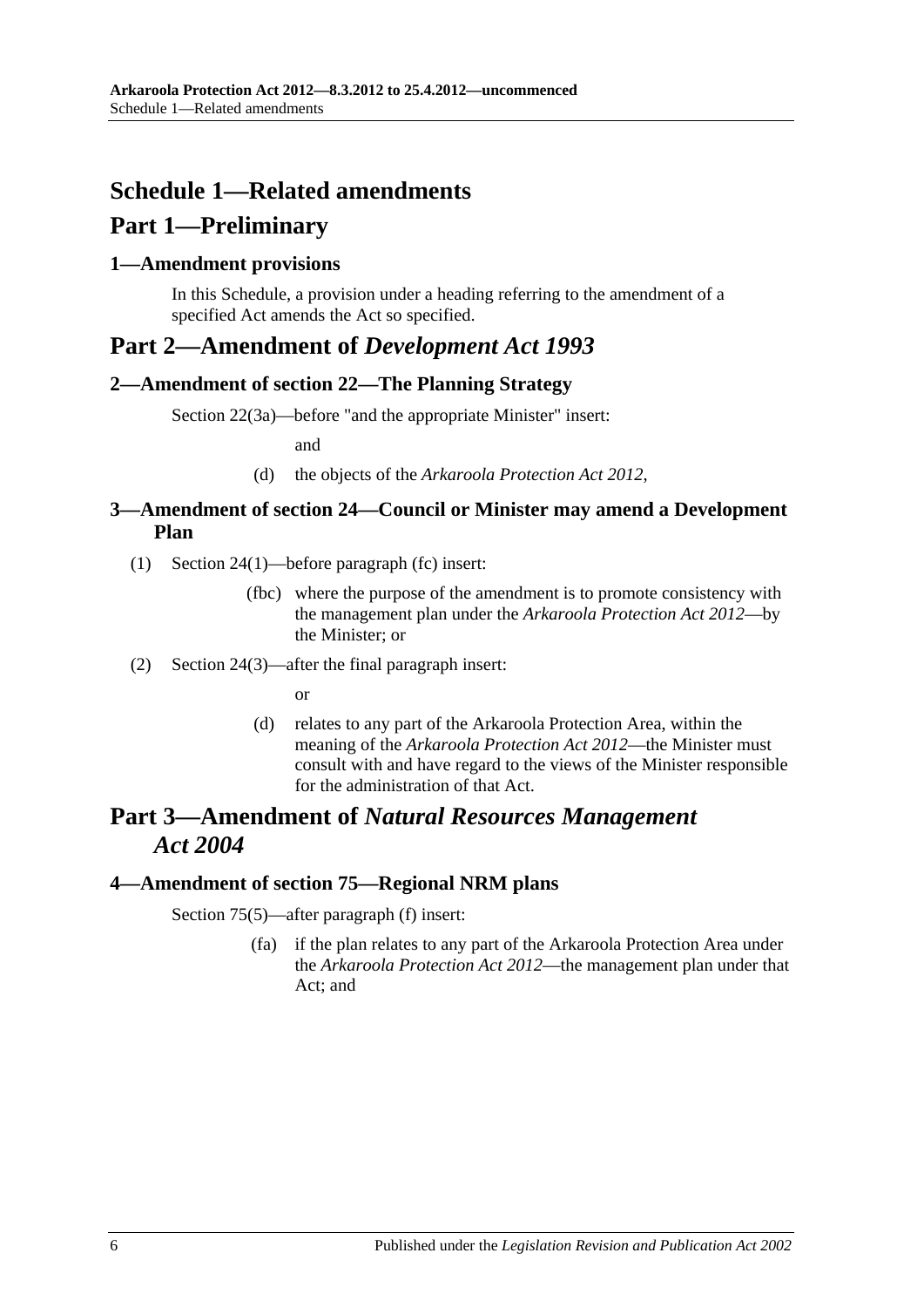# **Part 4—Amendment of** *Pastoral Land Management and Conservation Act 1989*

### <span id="page-6-0"></span>**5—Amendment of section 22—Conditions of pastoral leases**

Section 22(1)(b)—after subparagraph (vi) insert:

(vii) in the case of a pastoral lease relating to land in the Arkaroola Protection Area under the *[Arkaroola Protection Act](http://www.legislation.sa.gov.au/index.aspx?action=legref&type=act&legtitle=Arkaroola%20Protection%20Act%202012) 2012*—the lessee's obligation to use the land in accordance with the management plan under that Act;